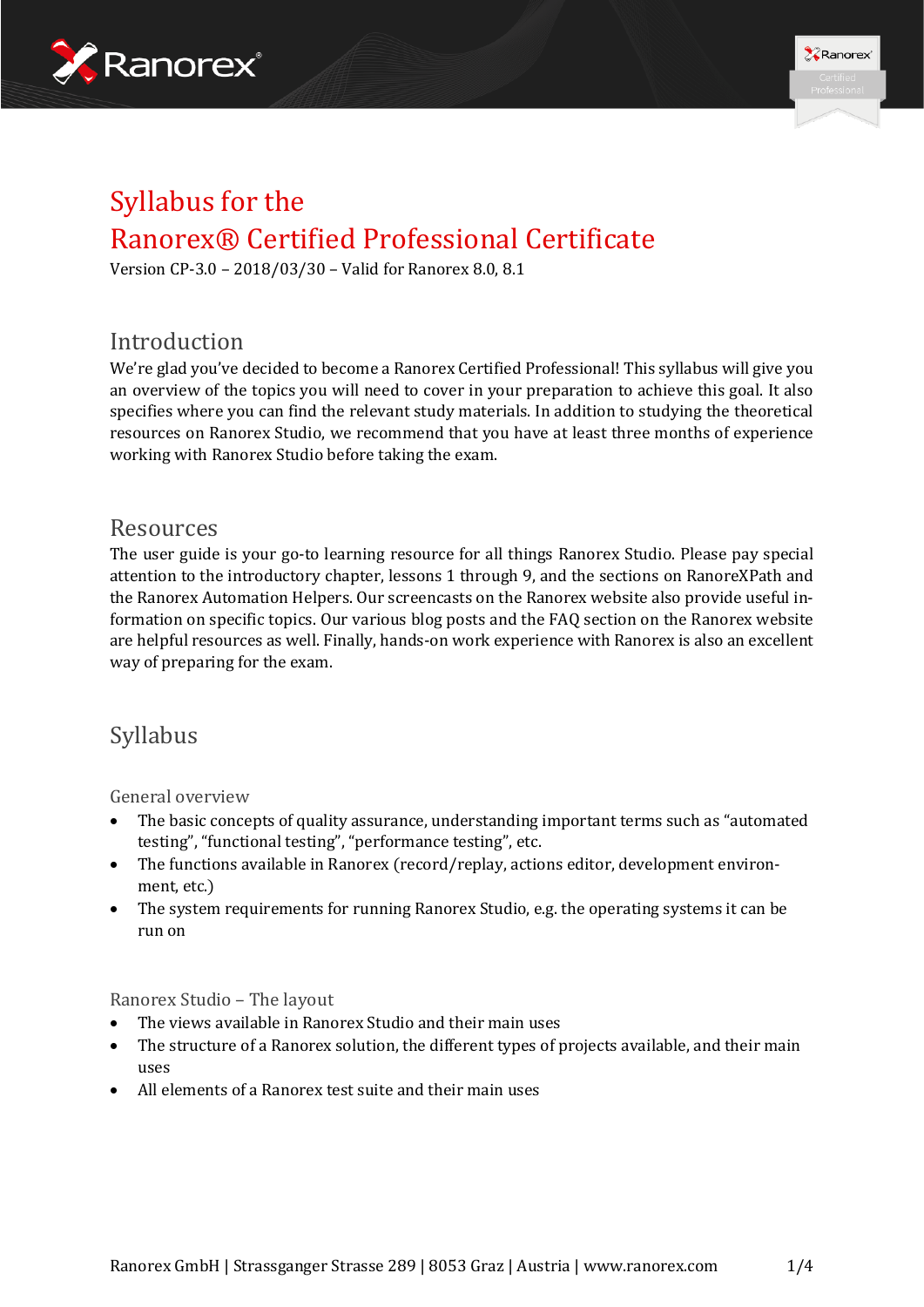



#### Lesson 1: Getting started

- The platforms recordings can be made on
- The types of actions typically recorded
- Modifying recorded actions, the types of modifications available

#### Lesson 2: Ranorex modules

- Ranorex modules and their main uses
- The Ranorex approach to modularity, reusability, and refactoring
- Assigning modules to test cases

#### Lesson 3: Data-driven testing

- Module variables and their main uses
- Parameters and the types of parameters available in Ranorex Studio
- Reasons for using variables and parameters, ways to bind them, and the scope of variables and parameters available
- Sharing values in a test case or in an entire test suite
- Data sources and the different types of data sources supported
- Reasons for having sensible default values for module variables and modifying variables
- Repository variables and creating, modifying, and binding them
- Reasons for using variables in RanoreXPath expressions and the challenges that can be overcome by using them
- Carrying out data binding (direction of data flow) and binding multiple variables to an external data column
- Data binding as a cause of looping test cases
- Modifying external test data once the data columns are bound
- Differences in data binding when running tests or parts of a test (e.g. running from a test suite vs. playing back a module)

Lesson 4: Ranorex test suite

- Ranorex test suite projects and library projects and their main uses
- The structure of a test suite and using it to implement multiple projects of different types
- Understanding and using smart folders
- Ranorex run configurations and their main uses
- The purpose and use of setup regions and teardown regions
- Available error behavior settings and their meanings
- The behavior of setup/teardown regions when they are combined with various error behavior settings
- Ways of running Ranorex tests outside of Ranorex Studio and reasons for doing so
- The most important parameters for running Ranorex tests from the command line
- Report levels, reasons for using them, their hierarchical structure, and where their settings are located
- The different ways of running tests in Ranorex Studio and the situations they are suitable for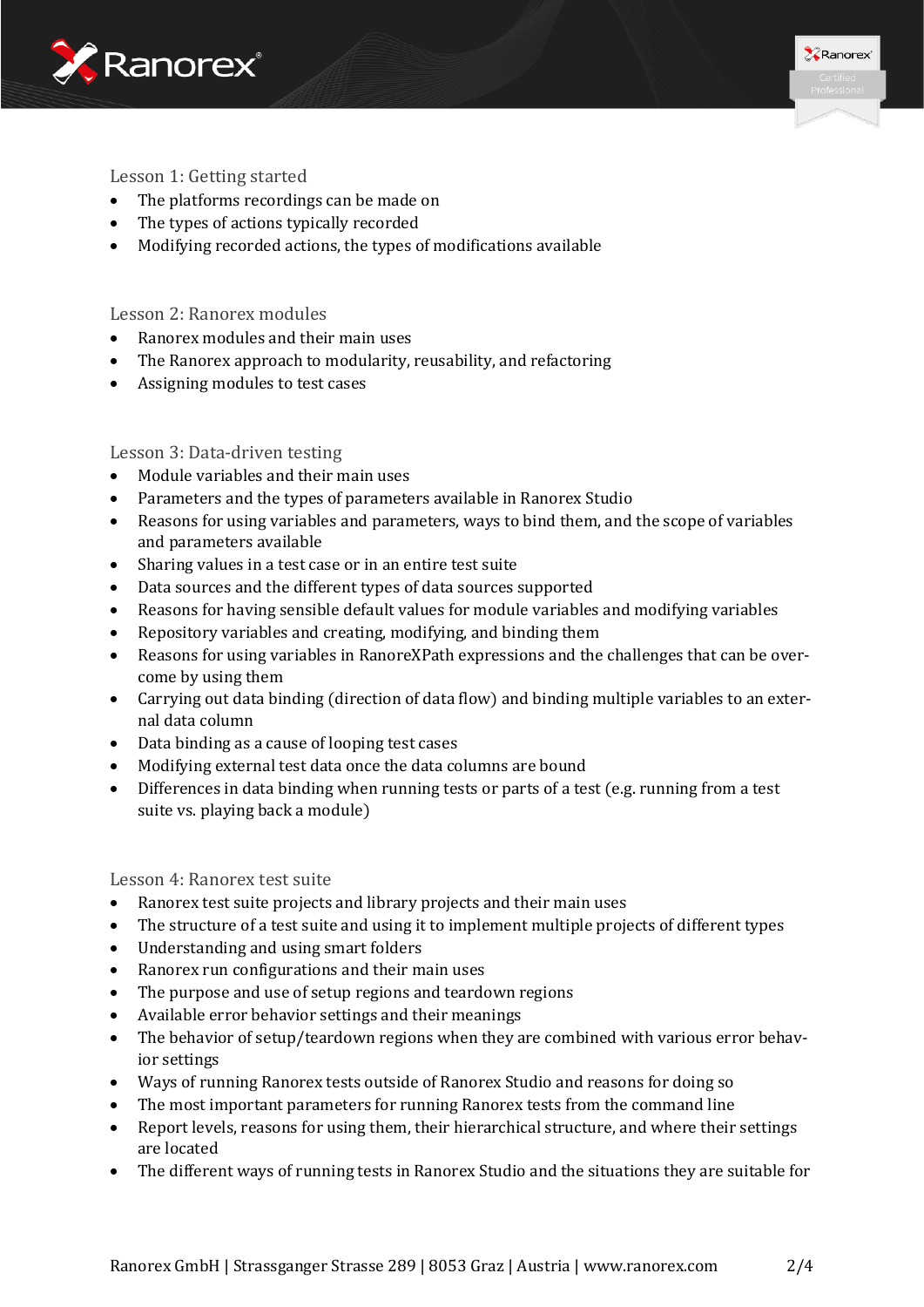



#### Lesson 4: Ranorex test suite (continued)

- Using module groups, carrying out data binding, and assigning groups to test cases
- Using conditions in the test suite

Lesson 5: Ranorex Recorder

- Using Ranorex Recorder and its main functions
- The relevance of the timing behavior (real time vs. standardized time) used for recording and replaying
- Modifying recorded actions
- Causes for automatic splitting of recorded key sequences and ways to remerge them
- Validation actions and calling up the validation dialog during a recording
- Switching between object-based and image-based recording steps during a recording
- The main benefits of linking actions in Ranorex Recorder to assigned repository items
- Turbo mode and its purpose
- Defining a repository item's search timeout
- Creating module variables in Ranorex Recorder
- Reasons for assigning sensible default values to module variables, ways of modifying variables
- The smart actions available in Ranorex Recorder and using them
- The smart actions "Get Value", "Set Value", "Close Application", and "Invoke Action" and their uses

Lesson 6: UI mapping with Ranorex repository

- Purpose and use of the object repository
- Reasons for the strict separation of a repository and test actions
- Reasons for making modifications to repository items, different ways of modifying repository items
- The different elements in a Ranorex repository and their main uses
- The purpose and use of repository cleanup
- The different ways of adding items to the repository
- The difference between "Search Timeout" and "Effective Timeout"

Lesson 7: Code modules

• Reasons for using code modules